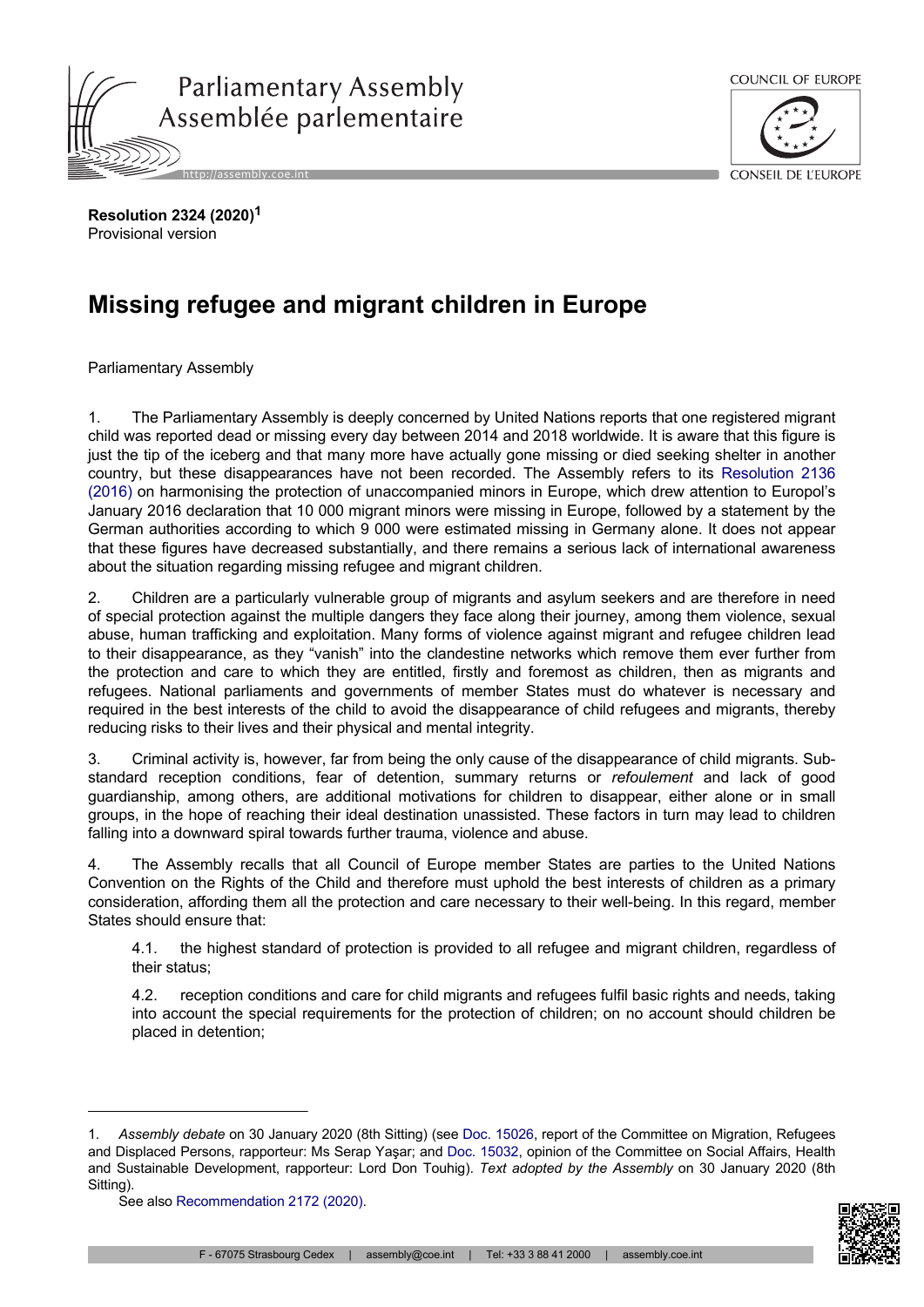4.3. refugee and migrant children are accommodated as far as possible with their families; every effort should be made to reunite separated refugee and migrant families in line with Article 22 of the United Nations Convention on the Rights of the Child;

4.4. parents, family members and friends are given the necessary information and means to contact child protection services or the police when a child refugee or migrant goes missing; child refugees and migrants should also be given the necessary information and means to contact a child protection agency or the police where they are in a position to do so. The police and child protection agencies must be adequately trained in addressing the cases of missing child refugees and migrants;

4.5. schools, reception centres and those responsible for accommodating and caring for the needs of child refugees and migrants immediately inform child protection agencies and the police if a child goes missing;

4.6. research into cases of disappearance of migrant and refugee children is supported and promoted, and serves to inform policy and practice in this area;

4.7. feedback from refugees and migrants, including children, on the responses to the problem of missing refugee and migrant children is taken into consideration, in ways that are appropriate, useful and safe, in particular with the help of national human rights institutions and civil society organisations active in this area. This should not delay, impede or prejudice migration and refugee status procedures;

4.8. national and regional media, including the press, audio-visual and social networks, are alerted to the situation concerning the disappearance of refugee and migrant children and launch appropriate action to raise awareness about disappearances and help find missing children, while ensuring that information circulated does not interfere with police procedures or with the individual right to privacy. The Parliamentary Assembly should set an example by publishing, through its various media resources, a database of good practices for preventing disappearances and searching for missing children with a view to reunification with their families;

4.9. international co-operation between the police and judicial authorities is stepped up to avoid the disappearance of child refugees and migrants, through Interpol, the Schengen Information System (SIS), Europol, Eurojust as well as through mutual legal assistance. Child refugees and migrants who go missing should be included in the Yellow Notices of Interpol and be the subject of a notification in the SIS;

4.10. civil society organisations helping to find missing children are supported in their work, which should not be obstructed or misused. The awareness-raising campaigns of these organisations and help-lines set up, such as that of Missing Children Europe should be supported by financial and human resources. Provisions facilitating the activities of non-governmental organisations working in the field of missing refugee and migrant children should be stipulated in the national legislation of member states.

4.11. adequate financial resources are made available for the prevention of the disappearance of refugee and migrant children.

5. Undocumented child migrants are extremely vulnerable as they are deprived of the protection of the law. In order to prevent child migrants from becoming or remaining undocumented, member States should make sure that:

5.1. undocumented child migrants are registered and identified with public authorities, by registering their names, date and place of birth, parents' names, biometric facial photo, digital fingerprints and other identifying data, while taking into account the provisions of the Convention for the Protection of Individuals with regard to Automatic Processing of Personal Data (ETS N° 108) as amended. Due attention should be devoted to the protection of the human rights of children and the best interests of the child during registration, capturing of biometric data and identification, including by recourse to specific safeguards. The children concerned should be duly informed on how this data will be used. On no account should physical or psychological force be used to obtain fingerprints;

5.2. once registration and identification data on undocumented child migrants has been gathered, it is shared via networks such as Interpol, the SIS, Frontex and bilateral agreements; this will help to reduce the likelihood of child migrants being considered as missing in one country when they are actually registered in another;

5.3. lost identification documents are registered in Interpol's database of Stolen and Lost Travel Documents;